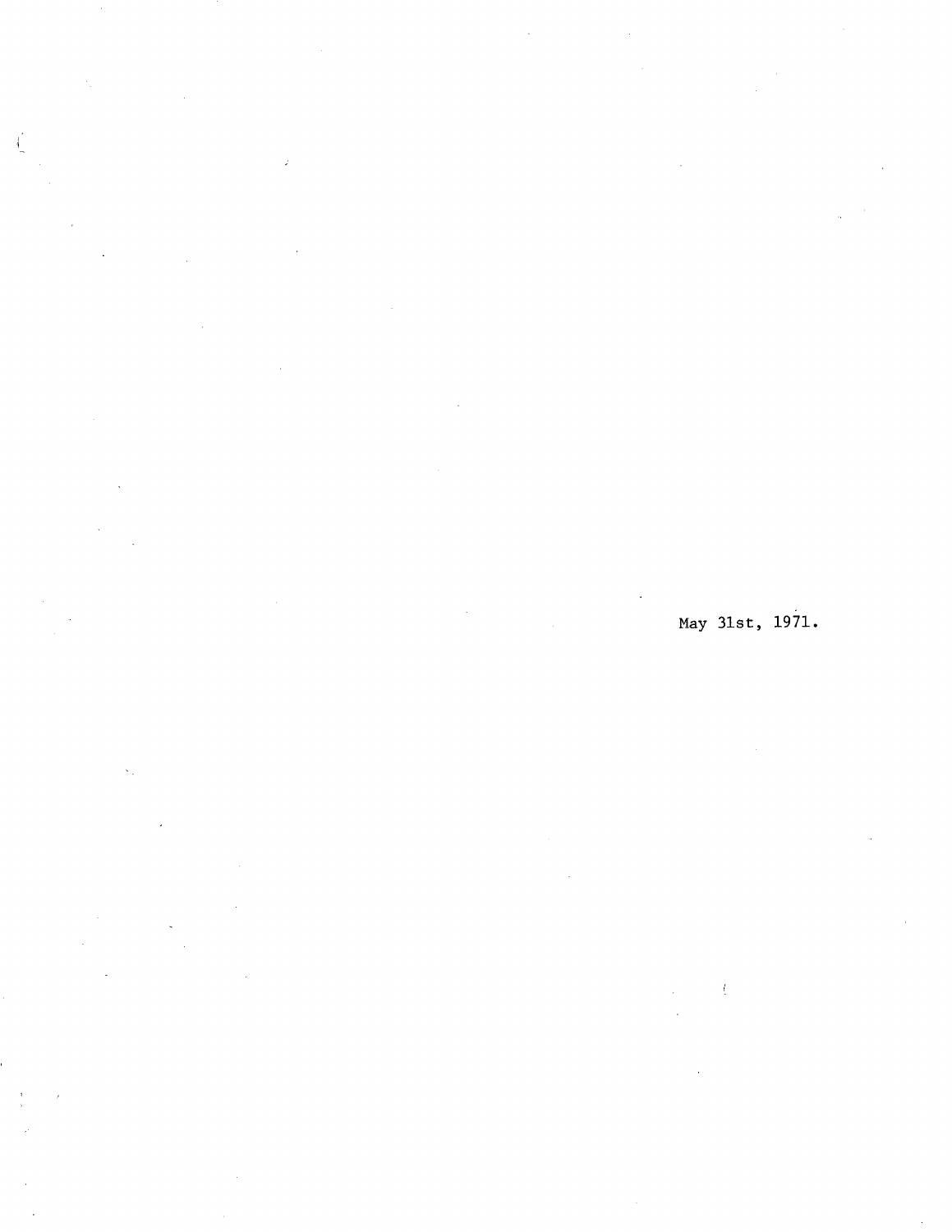**THE UNIVERSITY OF MANITOBA.** 

# **InterDepartmental Correspondence**

**DATEMaY 26, 1971** 

### **TO TO ALL SCIENCE EXECUTIVE MEMBERS**

**FROM Mr, G. Richardson, Secretary** 

**SUBJECT:** 

**The sixth meeting of the Executive Committee of Faculty Council has been scheduled for Monday, May 31, 1971 at 9:30 a.m. in the Faculty Conference Room, 250 Allen Building.** 

## **AGENDA**

- **Minutes of the last meetirg.**
- $2.$ **Matters arising therefrom.**
- $3.$ **Communications.**
- 4. **Student progress; Awards and Prizes.**
- 5. **Approval of Economics 301 for entrance to the Faculty.**
- 6. **Communication from the Committee on Selection for Mmission to Science.**

7. **Other Business.** 

**It would assist us if the members of the Committee would glance over the description of Economics 301 before the meeting. Because of the volumes of paper required, in order to xerox copies for each member, we have made onlytwo copies which will be available in my office.** 

**GR:wac**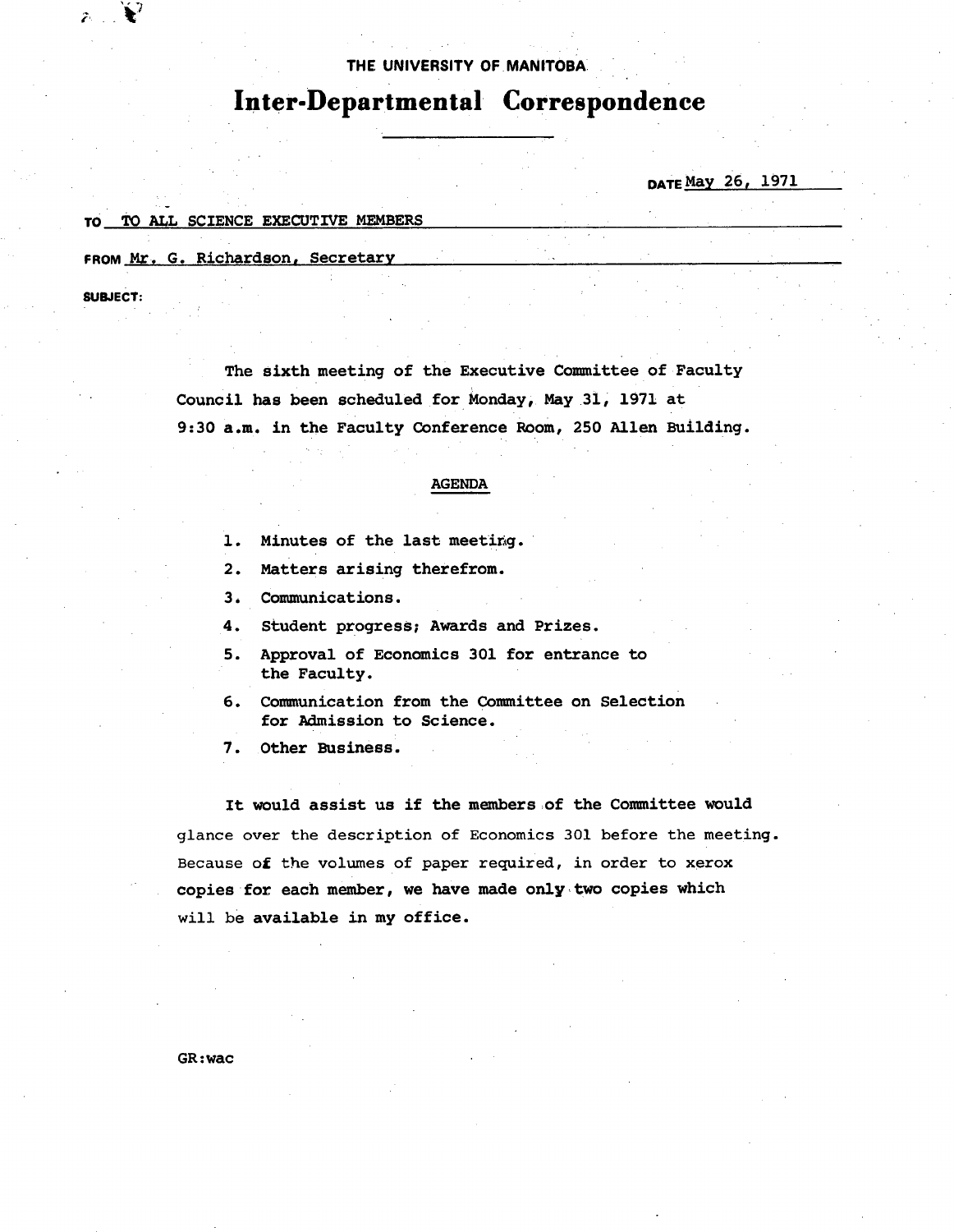# June 10, 1971

Minutes of the sixth meeting of the Executive Committee of Faculty Council held on Monday, May 31, 1971 at 9:30 a.m. in the Faculty Conference Room, 250 Allen Building.

Members Present: Dr. P. K. Isaac, Chairman; Drs. G. Woods, J. Svenne, J. Vail, D. McKinnon, J. Reid, I. Cooke, M. Kettner, J. Eales, Mr. D. Sutherland. (9) Mr. G. Richardson, Secretary.

Regrets: G. Dunn.

Visitors: Miss M. White, Mr. R. McDole.

# I. Minutes of the Last Meetings.

The minutes of the special meeting of May 10, 1971 and the meeting of April 19 and 23, 1971 were adopted as circulated. (Vail).

With the member's permission the Chairman proceeded to Item #IV of the agenda.

IV. Student Progress - Awards & Prizes.

The purpose of this item was to select the student winners of the awards and scholarships of the Faculty of Science.

1. Western Sound Scholarship, of \$100.00 offered annually for highest standing in the examination of the second year honours course in Physics, or in Mathematics and Physics.

It was agreed that the scholarship should be shared between:

 $\mathfrak{p}$ 

 $\overline{a}$   $\overline{a}$   $\overline{a}$   $\overline{a}$   $\overline{a}$ 

BROOKS, C. D. BURTNICK, L. D.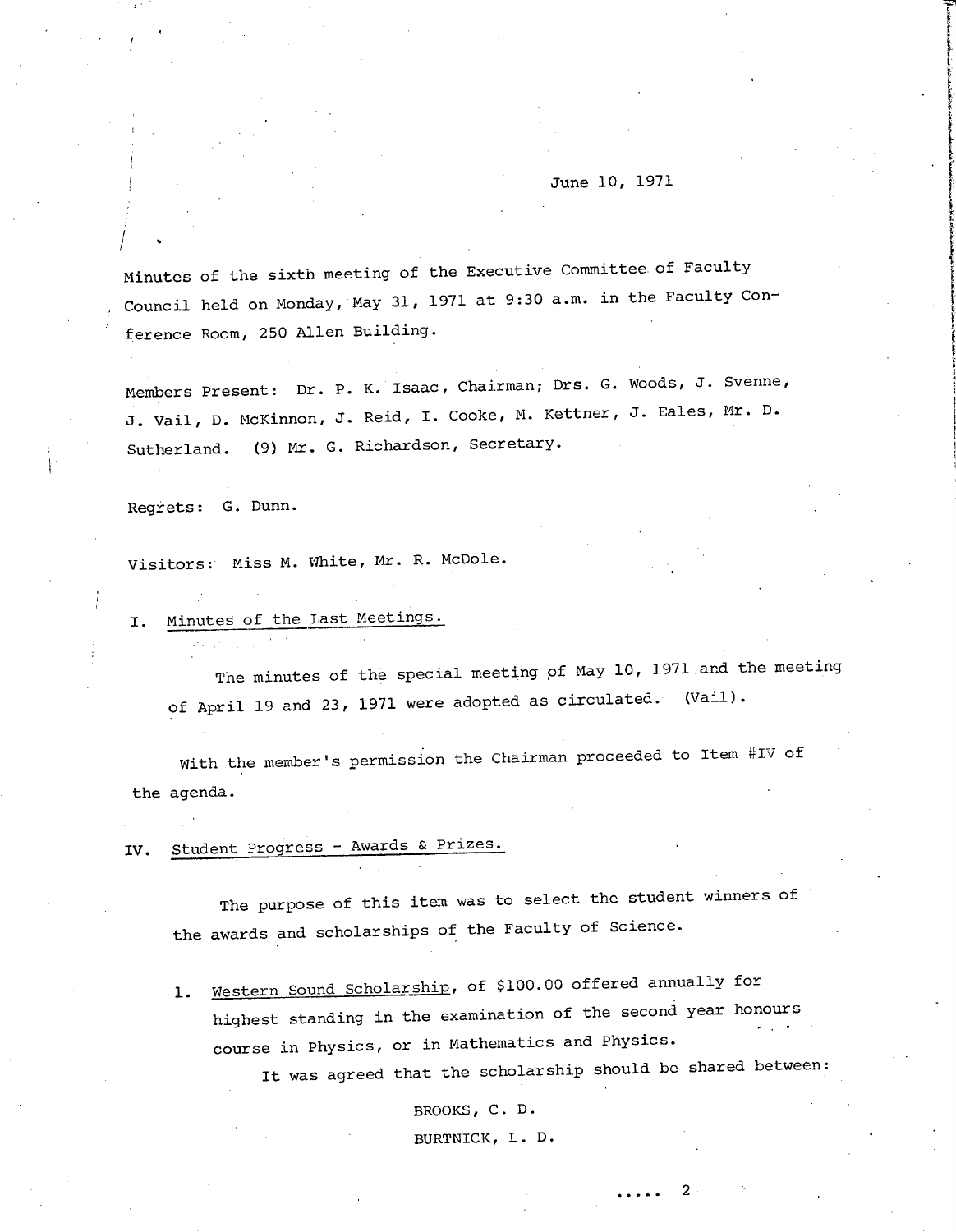2. Morton Stall Memorial Scholarship of approximately \$100.00 awarded to the student attaining the highest average in the second year of the course in Science or Arts, at the Univerity of Manitoba, or one of its affiliated colleges, qualifying for entrance to the Faculty of Medicine at the University of Manitoba.

-2-

It was agreed that the Committee would rank the candidates and when it became known whether or not the student had been accepted into the Faculty of Medicine, the Scholarship would be awarded to the top ranked student. Miss White was to inform the Chairman when it was known who had won the award.

 $#1.$  LAM, W.C.

SWIRSKY, S.N.

#3. FRIESEN, F. R. TANG, H. H. L.  $\setminus$  equal THIESSEN,  $C_{\star}$  P.  $\}$ 

3. Isbister Undergraduate Scholarship, five awards of \$150.00 each, awarded to the students attaining the highest standing in any year except the graduating year.

#1. FINKLEMAN, S. C.

LAM, W. C.

TAPOSCHANER, J.  $#3.$ 

KOZIER, K. S.

Due to the fact that the next eleven candidates all had equal G.P.A. based on the same course load the following motions were put forth, Reid (Vail):

"that we decide by the total number of A+'s regardless whether they are on full (6 hours credit) or half (3 hours credit) courses and thus share the fifth award between McCallen, J. L. and Swirsky, S. N."

> DEFEATED 4 for 5 against

> > 3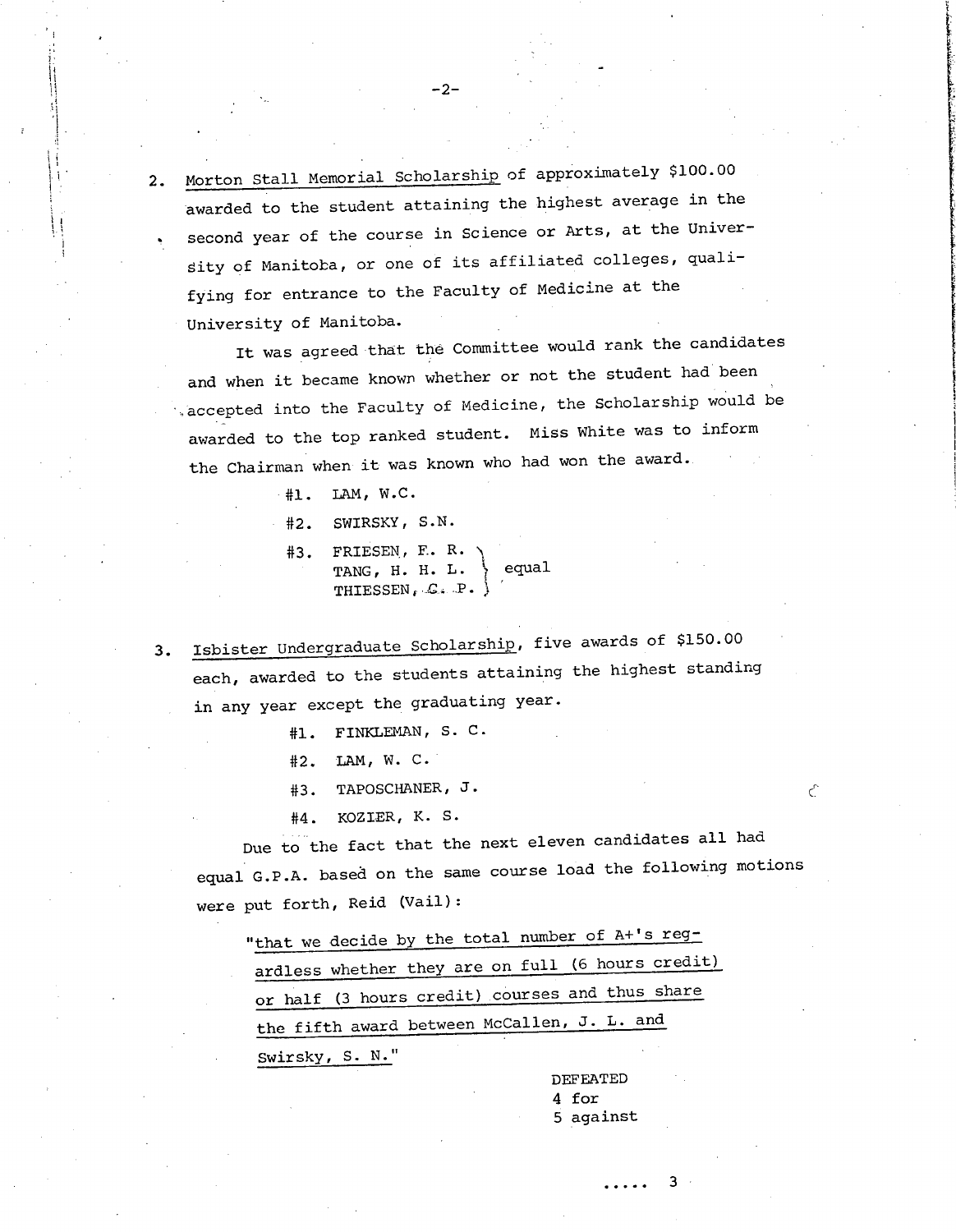Cooke (Woods):

# "that we award only four scholarships"

-3-

This motion was carried by a vote of five for, four against, however, it was pointed out that it was inconsistent within the terms of the scholarships and was thus invalidated.

Vail (Kettner):

"that the last eleven names be named as equal in

merit with regard to the fifth award."

CARRIED 6 for 2 against

With this motion passed the fifth award was to be shared between the following students:

#5 a. McCALLEN, J. L.

- b. SWIRSKY, S. N.
- C. MEDD, K. M. B.
- d. OLENICK, G. N.
- ANDRES, T. H.
- AUSTMAN, G. L.
- GINSBURG, J. N.
- GIRARD, L. N.
- KREML, M. J. i.
- TENNENHOUSE, L. E. j.
- k. WALL, R. A.

Before concluding the discussion-on this scholarship, the Committee endorsed the following motion, Vail (Svenne):

"that this Committee recommend to the appropriate committee that transcripts of records show the name and terms, but not the monetary value of the award."

> CARRIED 7 for 1 against

> > 4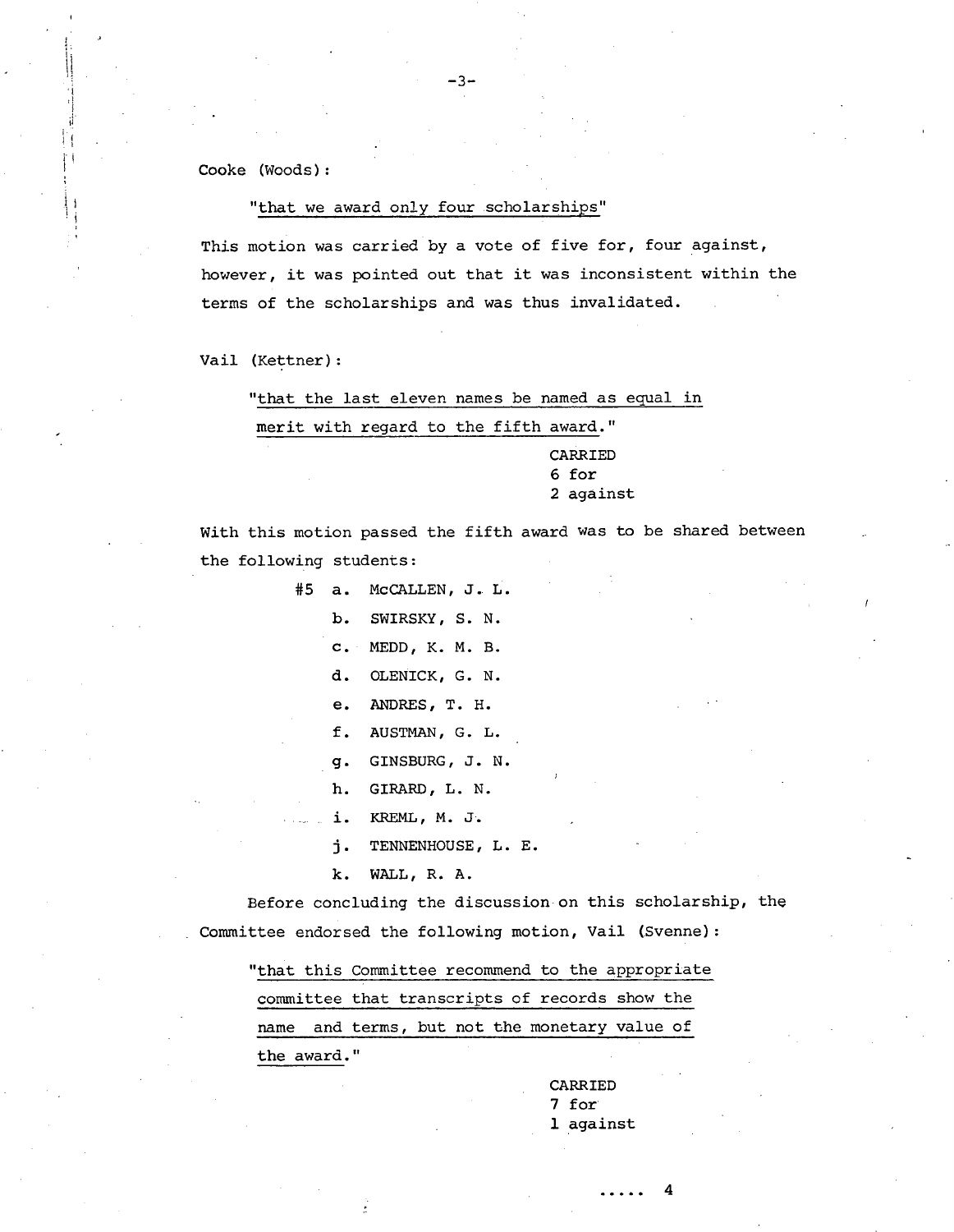Dr. Maxwell S. Rady Scholarship awarded to the candidate who is judged to have reached the highest standard in a full slate of final exams in the second year in Science, general or honours. The scholarship was awarded to:

 $-4-$ 

LAM, W. C.

David Renfrew Petri Memorial Medal of \$25.00, awarded to the student attaining highest standing in any three honours courses **in** third year honours Chemistry.

> It was agreed that the award would be presented to: HAYWARD, R. J.

Rosabelle Searle Leach Scholarship of approximately \$200.00 awarded to the candidate who is judged to have reached the highest standard in a full slate of final examinations in the first year in Arts and Science.

> It was agreed that the award would be shared between: FINKLEMAN, S. C.

> > TAPOSCHANER, J.

University Women's Club of Winnipeg Undergraduate Scholarship in Science of \$250.00 awarded to the female student who attains the highest standing on the aggregate of the final examinations in a course of studies approved for full time students in the second year in Science, general or honours.

It was agreed that the award would be shared between:

MELLOW, C. L.

MINISH, L. F.

8. Lieutenant Morris M. Soronow Memorial Scholarship of \$60.00 awarded each session to the student who is next in rank to the last Isbister Scholarship winner in the second year in Arts and Science at the University of Manitoba and colleges affiliated with it.

5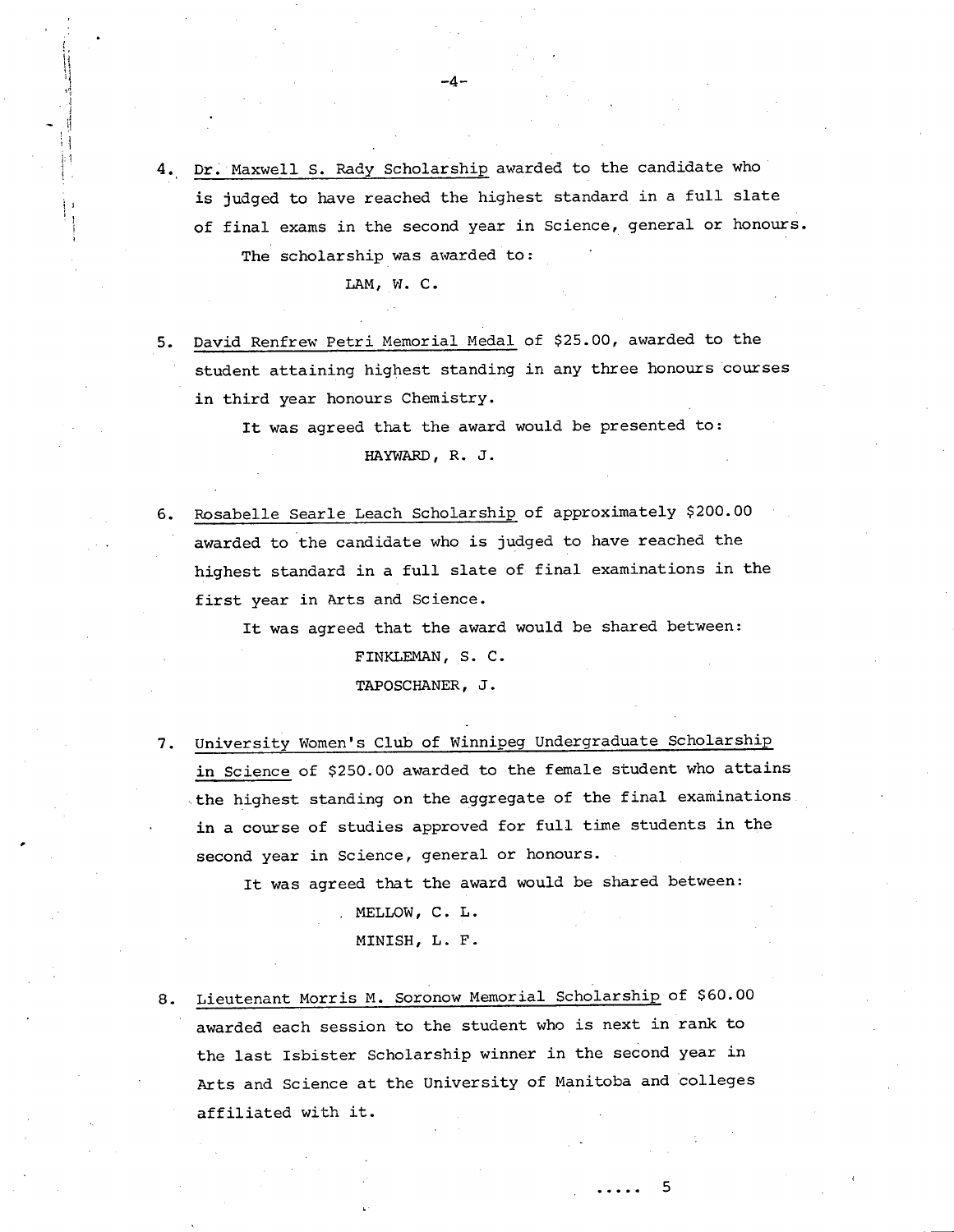In a motion by Cooke (Svenne) it was moved that:

-5-

"the award be split equally between:

SWIRSKY, S. N. KREML, M. J. GIRARD, L. N.

# CARRIED Unanimous

There was some doubt as to whether or not the award could be made to the individuals because of their sharing the fifth Isbister award. It was agreed that this motion would be subject to the Award Committee's approval.

### Matters Arising from the Previous Minutes.  $\overline{\phantom{a}}$  II.

Regarding the request by this Committee that the Science Department Heads be canvassed to get their opinions and views on the setting of lower limits to class size, the Chairman explained that the Senate Executive Committee was also looking into this problem and was requesting comments from the faculties.

As soon as all replies had been collected by the Dean's Office, the Committee members would be sent copies of the department's views and the matter would be discussed further at the next Executive meeting.

#### Communications. III.

The Chairman read the. letter from Mr. S.A.I. Bullock of the Department of Youth and Education, Curriculum Branch, thanking the Committee for its observations on the interim proposals of the Core Committee.